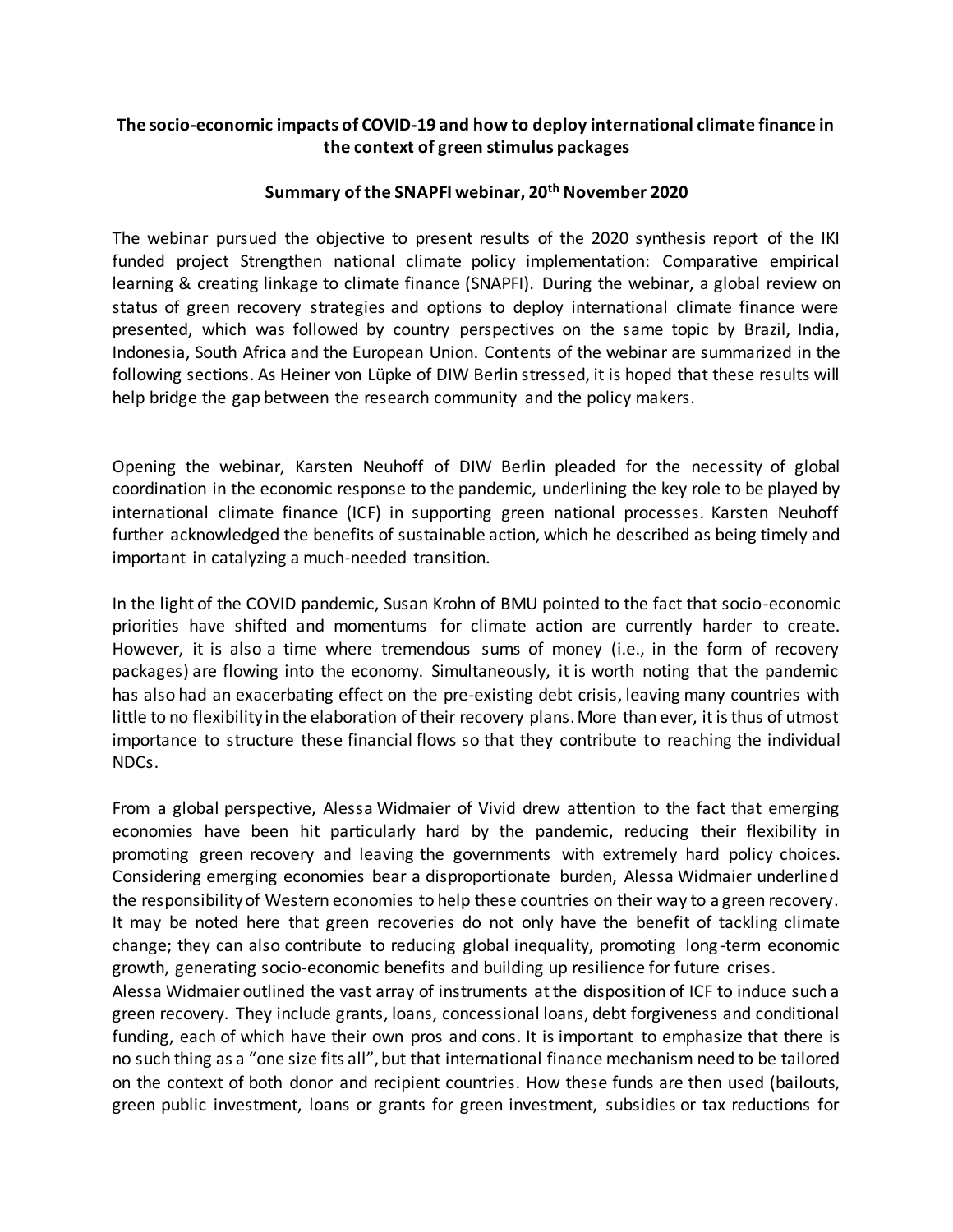green products) is an open question, which needs to be carefully examined in terms of economic effectiveness, sustainability and equity.

Moving on to the particular country summaries, it was highlighted by Camila Yamahaki, from Fundação Getulio Vargas, that Brazil's economy is still reeling from the pandemic's impact, its GDP being expected to fall by 4.66% this year, while both primary deficit and unemployment continue rising. As a response, although Brazil does not have a structured economic recovery plan or economic recovery measures with green elements, the government plans to resume its economic reforms from pre-covid. She identified several ways in which ICF could potentially play a role in helping Brazil towards a greener recovery. They included assistance in the design of tax measures in alignment with the Paris Agreement (i.e., carbon tax), grants and capacity building to support implementation of anti-deforestation policies, possibly on a sub-national level, and technical assistance on the development of public policy development (e.g. contributions from international organisations to Central Bank's Sustainability Agenda).

According to Budhi Setiawan of Bandung institute of technology, the case is similar in Indonesia, where the ongoing pandemic is forcing the government to reallocate the climate budget in order to prioritize the health sector, the social safety net and net economic stability. While Budhi Setiawan outlined huge opportunities for low carbon development in Indonesia, there are lacking signs of such a green recovery in National Economic Recovery Programs. In his opinion, the role of ICF is thus characterized by technical assistance in the assessment of the impact of COVID-19 on the climate budget on the one hand, and in the design of green stimuli on the other hand.

In India, Ritu Ahuja of The Energy and Resources Institute reported, the pandemic has created a three-pronged challenge owing to the social, health and economic crises. As a result, its recovery packages of close to USD 280 bio. have largely been focusing on enhancing self-reliance by incentivizing domestic manufacturing and production, sustaining the supply chain and boosting the domestic demand. While a package of approx. USD 6 bio. was dedicated to the transportation of coal and while the package didn't comprise any explicit green recovery, several green initiatives were embedded in the recovery package including USD 8 mil. for afforestation, support for the manufacturing of solar modules, support for the dissemination of electric vehicles and the Green Railway initiative. The role for ICF was identified by Ritu Ahuja as follows: support in developing innovative funds and initiatives for a reduction of emissions in the MSME sector; Green Window Approach for investment; 'debt for nature swaps' or blended finance.

The impact of COVID-19 on South Africa, Samantha Keen of the University of Cape Town noted, was particularly aggravated by the fact that the country had been in a recession prior to the outbreak of the pandemic. Coming up with a recovery package meant for the government to reallocate funds, including from social security and development and environment. The rescue and recovery spending is all socio-economic in nature. Samantha Keen argued that ICF could help greening the recovery by focusing on adaptive co-benefits (supporting vulnerable people to increase future resilience to shocks), investing in socio-economic co-benefits, supporting initiatives that foster job creation and low-income livelihoods, support debt relief and debt